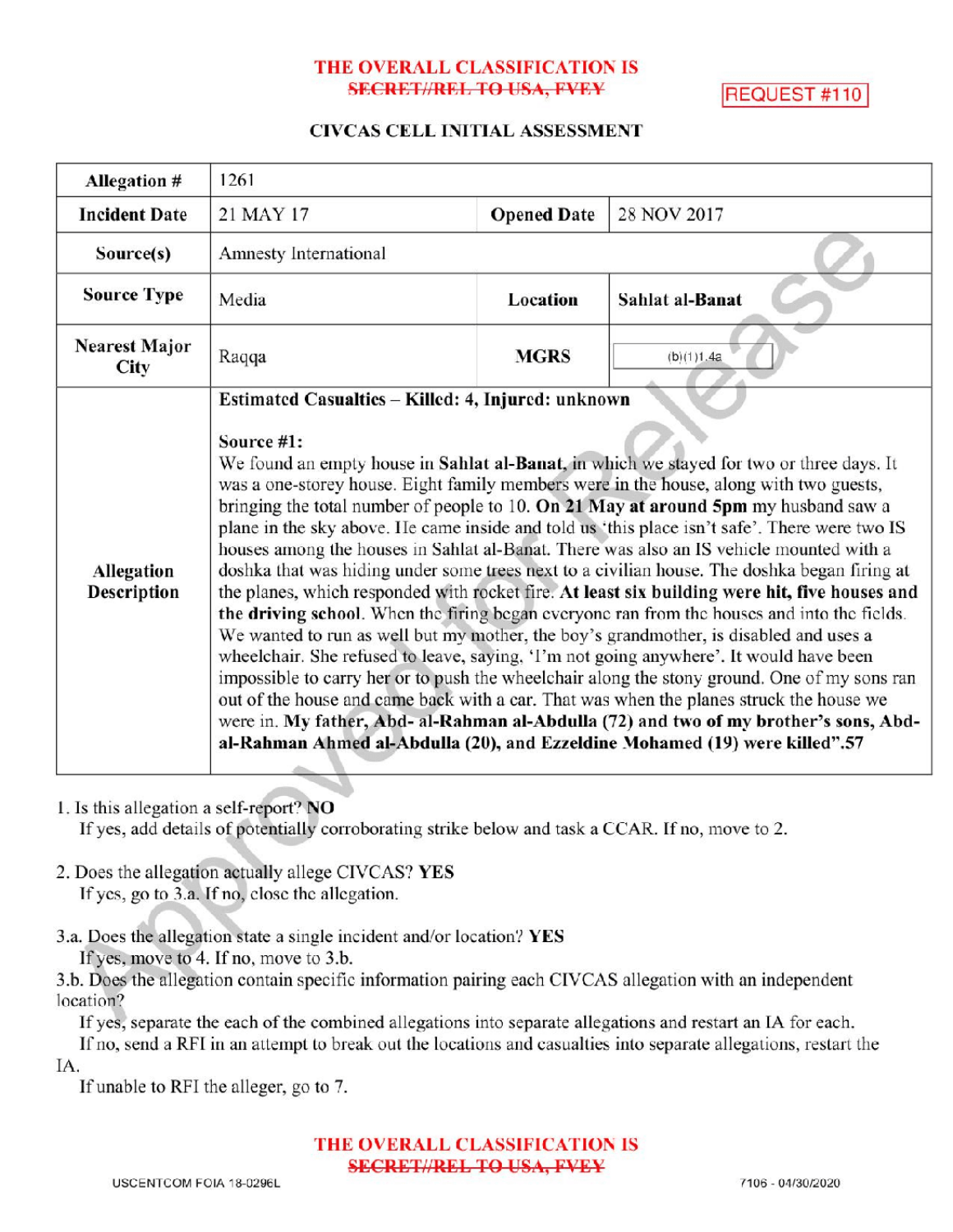## THE OVERALL CLASSIFICATION IS **SECRET//REL TO USA, FVEY**

4. Does the allegation contain:

- a) <sup>a</sup> way to identify a 48 hour date range? YES
- b) a specific location? NO
	- If yes to BOTH, go to 7. If EITHER are no, then go to 5.
- 5. Does the allegation contain :
- a) <sup>a</sup> way to identify a 48 hour date range? YES
- b) a specific time of day or timeframe? YES
- c) a general location? YES
	- If yes to ALL three, then go to 7. If ANY are no, go to 6.

6. Does the allegation contain:

- a) Video or photo evidence of CIVCAS that can be used to narrow the date/time or location of the allegation?  $\frac{1}{1}$  If yes, go to 7. If no, go to 6.b.
- b) Are there at least two corroborating sources (total of 3) that independently reported the allegation?
- $\frac{1}{1}$  if yes, go to 7. If no, go to 6.c.
- c) Any high quality sources?

 $\frac{1}{1}$  If yes, go to 7. If no, go to 6.d.

- d) Specific facts that warrant a search for strikes?
- $\overline{\phantom{a}}$  If yes, go to 7. If no, close the allegation.

7.a. Does the allegation contain sufficient information on the time, location and details to conduct a search for strikes? YES

If yes, go to  $8$ . If no, go to  $7.b$ .

7.b. Explain in detail why there is insufficient information on the time, location, and details to conduct a search for strikes

IZ& SY

MAT: 0 results CAOC log: 0 results CJTF log: 0 results

CJFLCC log, -email (Start 18 MAY 2017):

## $S Y$  $T\mathbb{F}_{(1)}$ løg, -email (Start 22 JUL 2017):

8. Are there any potentially corroborating strikes? NO

If yes, answer the questions below and task CCAR.

Ifno, provide <sup>a</sup> detailed explanation and close the allegation.

- Given the information provided, a comprehensive search of Coalition strikes for both 20 and 21 May 17 was conducted.
- No strikes were found for 20 and 21 May 17 that corresponded to the alleged location.

## THE OVERALL CLASSIFICATION IS SECRET//REL TO USA, FVEY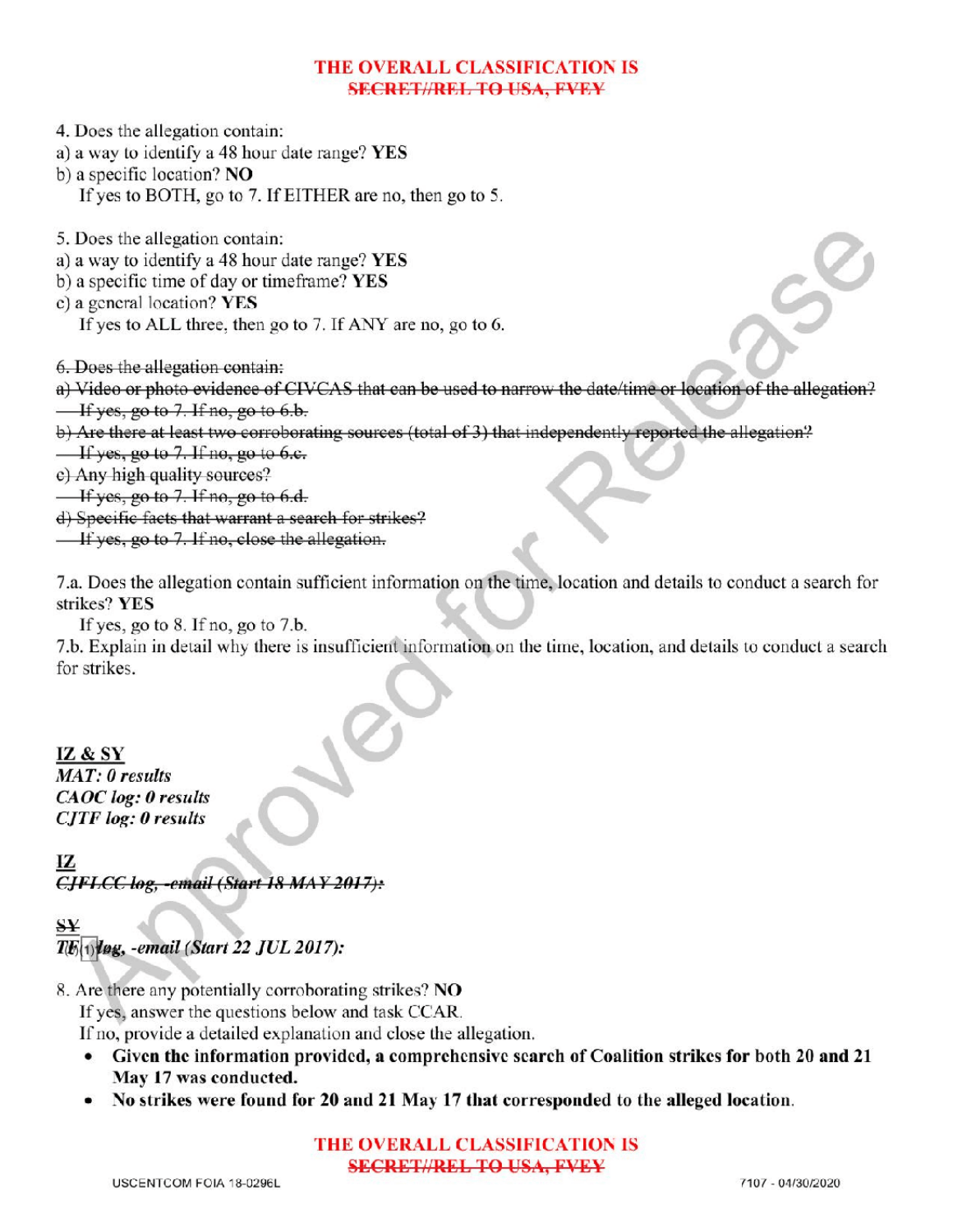#### THE OVERALL CLASSIFICATION IS **SECRET//REL TO USA, FVEY**

## 1. Assessed date of incident:

#### 2.Location:

3.Potentially Corroborating Strike Information: **MGRS:** Strike Number: DTG: Target: **Dynamic/Deliberate:** Aircraft: Call Sign: Nationality: Munitions & Number dropped: **Target Number:** TEA :  $BE$ #:

Non-US Coalition Involvement: None

Decision: Close at the IA due to insufficient evidence to corroborate the allegation.

Approved

Release